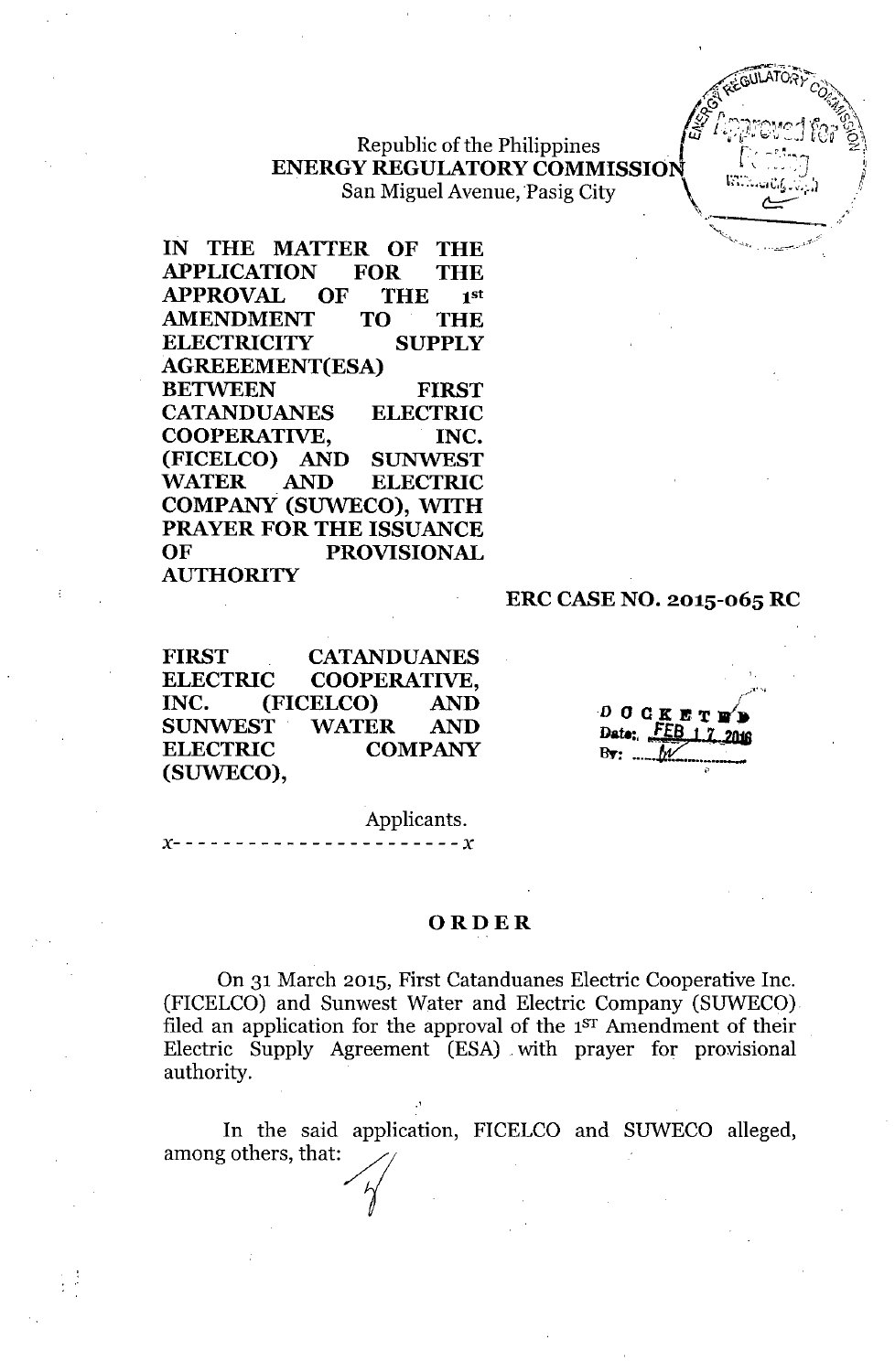# **THE APPLICANTS**

- 1. Applicant FICELCO is a non-stock, non-profit rural electric cooperative duly organized and existing under the laws of the Republic of the Philippines, with principal office at Marinawa, Bato, Catanduanes.
- 2. Applicant FICELCO is a holder of an exclusive franchise to operate an electric light and power service in the Municipalities of Bagamanoc, Baras, Bato, Caramoan, Gigmoto, Pandan, Panganiban, San Andres, San Miguel, Viga and Virac, all in the Province of Catanduanes (the Franchise Area).
- 3. Applicant SUWECO is a corporation duly organized and existing under Philippine laws with principal office address at Embarcadero de Legaspi, Port Area, Legazpi City. Copy of SUWECO's Amended Articles of Incorporation, Certificate of Filing of Amended Articles of Incorporation and the General Information Sheet are hereto attached as Annexes " $A$ ", " $A$ -1" and " $A$ -2", respectively;
- 4. The Parties may be served with orders and other processes of this Honorable Commission through the undersigned counsel.

#### NATURE AND SCOPE OF THE **APPLICATION**

- 5. The aforementioned parties are jointly filing the instant Application for the approval of the 1st AMENDMENT TO THE ESA (hereafter "1st Amendment") with a prayer for the issuance of Provisional Authority pursuant to Rules 14 and 20 (B) of the ERC Rules of Practice and Procedure. Copy of the ESA and the 1st Amendment are attached hereto as Annexes "B" and "B-1".
- 6. The 1st Amendment between SUWECO and FICELCO provides for new Plant Factors for the Solong Minihydro Power Plant (MHP), Hitoma 01 MHP, Capipian MHP and Hitoma 02 MHP which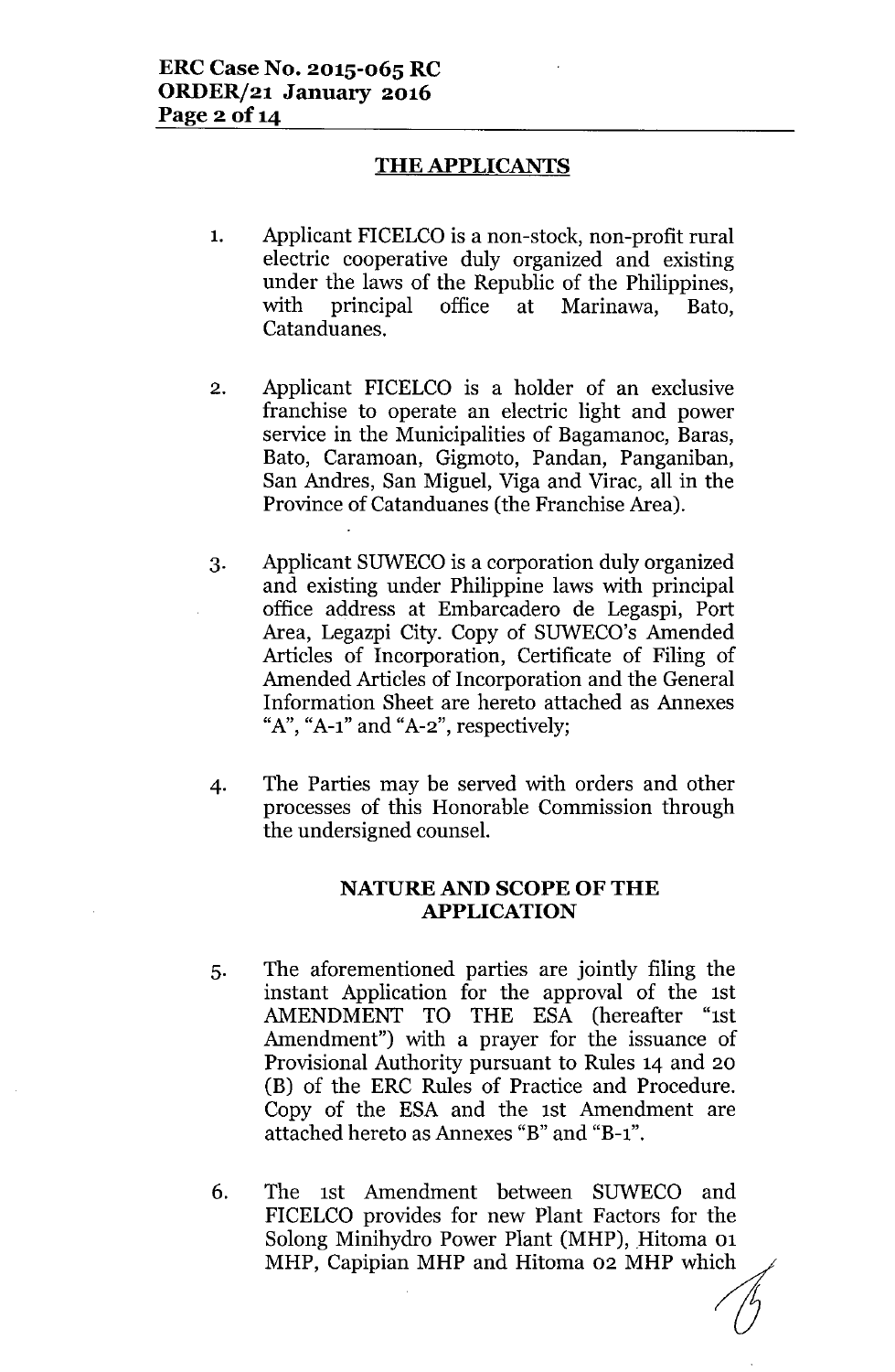are the MHP's subject of the ESA. This is in line with the experience of SUWECO with the Solong MHP and Hitoma 01 MHP wherein it failed to reach the projected plant capacity factors due to lack of water to run the MHP's. It also provides for the installation and commissioning of additional diesel-fueled power generators to provide for the power supply requirements of FICELCO until Hitoma 02. MHP and Capipian MHP becomes operational.

### **COMPLIANCE WITH PRE-FILING REQUIREMENTS - RULE 6, ERC RULES**

- 7. In compliance with Rule 6 of the ERC Rules of Practice and Procedure, Applicants have furnished the legislative bodies of each of the local government units where they principally operate a copy of the present Application with all its annexes and accompanying documents. Proofs of receipt by the legislative bodies of the City of Legaspi, the Province of Albay, the Municipality of Bato and the Province of Catanduanes, are attached hereto as Annexes "C", "C-1", "C-2" and "C-3", respectively.
- 8. Furthermore, Applicants have caused the publication of the present Application in its entirety in a newspaper of general circulation within the franchise area. Copies of the newspaper and corresponding affidavit of publication are attached hereto as Annexes "D" and "D-1," respectively.

# **PRELIMINARY FACTS**

- 9. At present, there is insufficient supply of power in the Province of Catanduanes. Copies of FICELCO's Distribution Development Program, 2014 Projected Monthly Peak Demand, Daily Load Curve for the month of October 2014 and List of FICELCO's current power suppliers are hereto attached as Annexes  ${}^{x}E^{n}$ ,  ${}^{x}E-1$ ,  ${}^{x}E-2$  and  ${}^{x}E-3$ , respectively.
- 10. In view of this prevailing situation, there is an insistent demand from FICELCO and the insistent demand from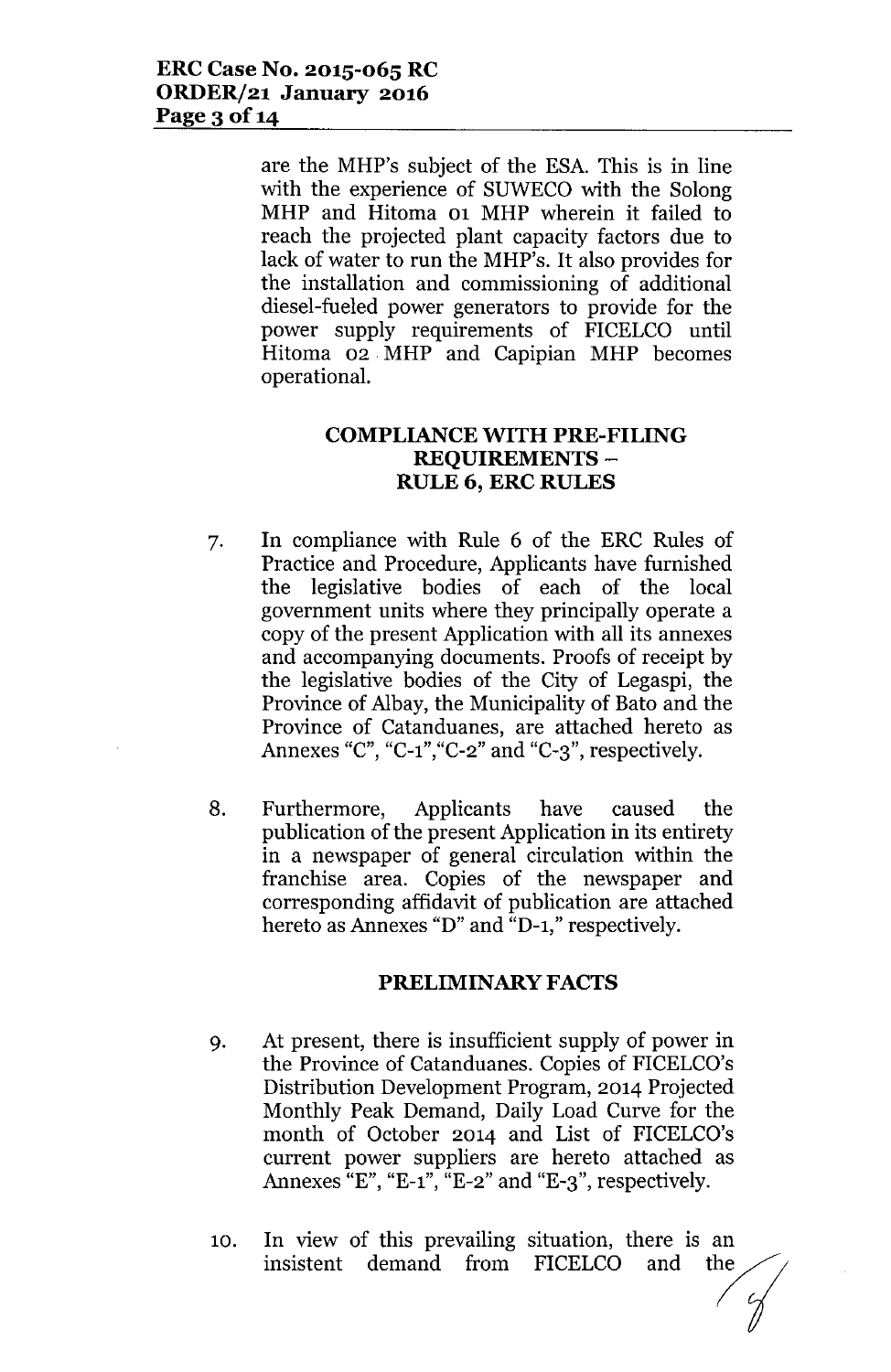Catandunganons to modify and clarify the terms of the ESA. This is to continuously ensure good operating condition and deliver electricity of up to 7.9 MW in a safe and reliable manner to the Catandunganons and augment FICELCO's emergency power requirements.

- 11. To be able to comply with the demands of FICELCO's member consumers SUWECO and FICELCO executed the 1st Amendment to the Electricity Supply Agreement (ESA) on June 25, 2014.
- 12. The parties then informed the Department of Energy (DOE) of the planned diesel power plant as embodied in the 1st Amendment and the latter issued a Certificate of Endorsement stating that the planned SMW Solong Diesel Power Plant is consistent with the Missionary Electrification Development Plan (MEDP) of the government. Copy of the Certificate of Endorsement is herein attached as Annex "F".
- 13. The additional energy to be sourced from the said SMW Solong Diesel Power Plant is projected to alleviate the insufficient power supply within the franchise area of FICELCO which is currently causing substantial economic losses and severe disruptions in the day-to-day activities of the consumers within the franchise area of FICELCO.
- 14. There will be no increase in the rates currently charged to FICELCO consumers as a result of the operation of the SMW Solong Diesel Power Plant because electricity fees to be charged to 'FICELCO under the 1st Amendment will remain to be the Subsidized Approved Generation Rate (SAGR).
- 15. In case however that the True Cost of Generation Rate (TCGR) of SUWECO exceeds the SAGR then the difference thereto shall be charge against the Universal Charge-Missionary Electrification (UC-ME) Subsidy.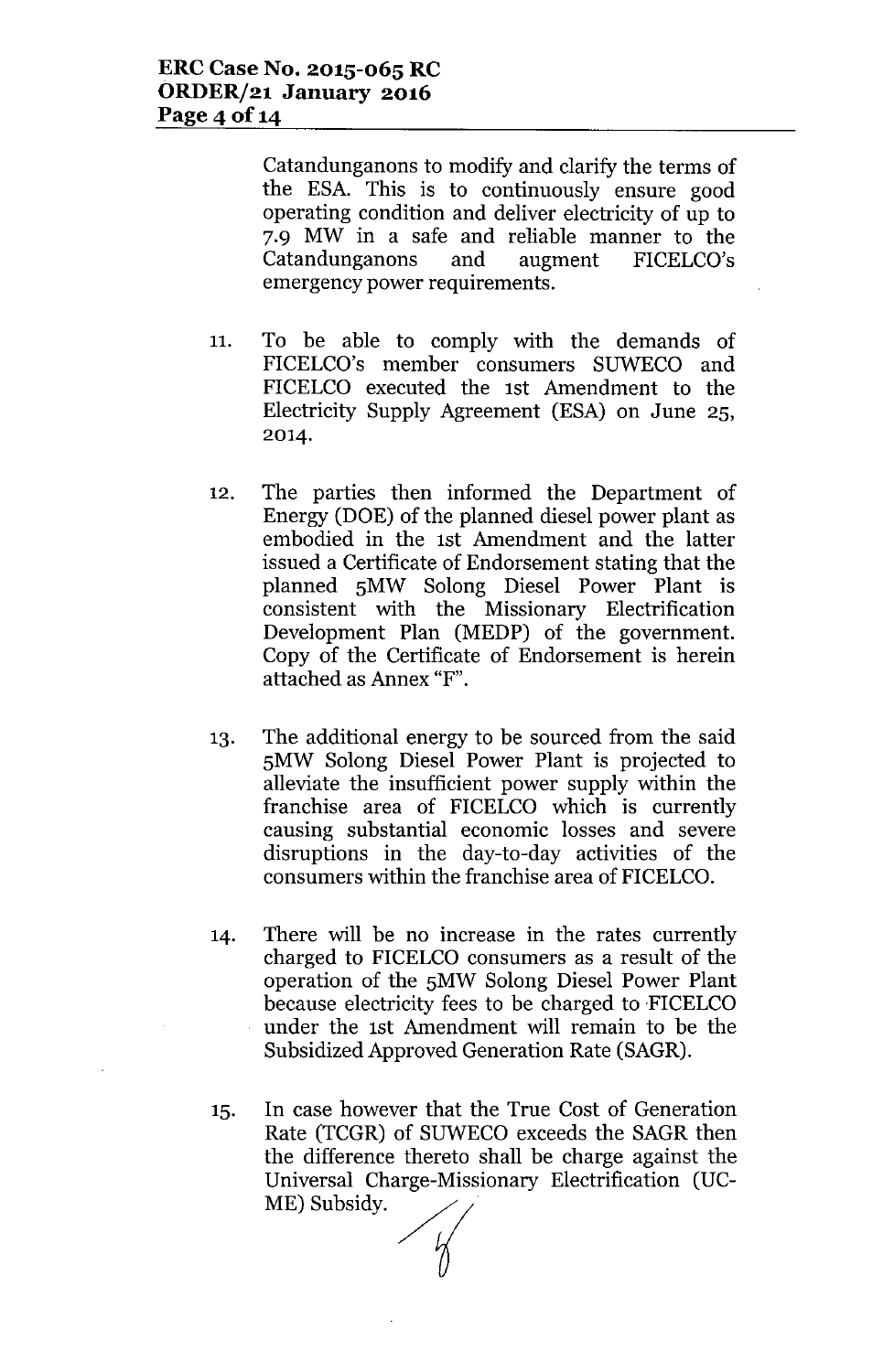# **ABSTRACT OF THE 1st AMENDMENT TO THE ESA AND RELATED INFORMATION**

- 16. The parties desire to clarify, modify and add to the terms provided in the ESA thus, they entered into a 1st Amendment to the ESAon 25 June 2014.
- 17. Power Plant Capacity. The Parties agreed to include the installation and commissioning of additional diesel-fueled power generators with a gross maximum capacity of 4.4MW plus 600 kW, 80% rated capacity and an estimated annual contracted energy of 31,536,000 kWh.
- 18. Period of Operation. It is understood that the 5MW Solong Diesel Power Plant shall be in operation pending the completion, delivery and full operation of the Capipian MHP and Hitoma 02 MHP. Upon delivery and full operation of the Capipian and Hitoma 02 power plants the diesel-fueled power generators shall only be used to augment any power deficiency in the province of Catanduanes.
- 19. Completion date of the Capipian MHP and Hitoma 02 MHP. SUWECO is obliged to deliver the Capipian Mini-hydro Power Plant by 2018 and the Hitoma 02 Mini hydro Power Plant 4 years from the delivery of the Capipian MHP at full energy capacity of 4,175 kW.
- 20. Amount of Contracted Energy. It is agreed by the parties that all power generated from the 5MW Solong Diesel Power Plant shall be purchased by FICELCO. FICELCO requires SUWECO to deliver an annual contracted energy of 31, 536,000 kWh.
- 21. In connection with this planned 5MW Solong Diesel Power Plant, SUWECO was issued an Environmental Compliance Certificate (ECC) by the Department of Environment Natural Resources (DENR). A copy of the ECC issued to SUWECO is herein attached as Annex "G". SUWECO in relation to said project also filed an Application for the (DENR). A copy of the ECC issued to SUWECO is<br>herein attached as Annex "G". SUWECO in relation<br>to said project also filed an Application for the<br>issuance of Certificate of Compliance with the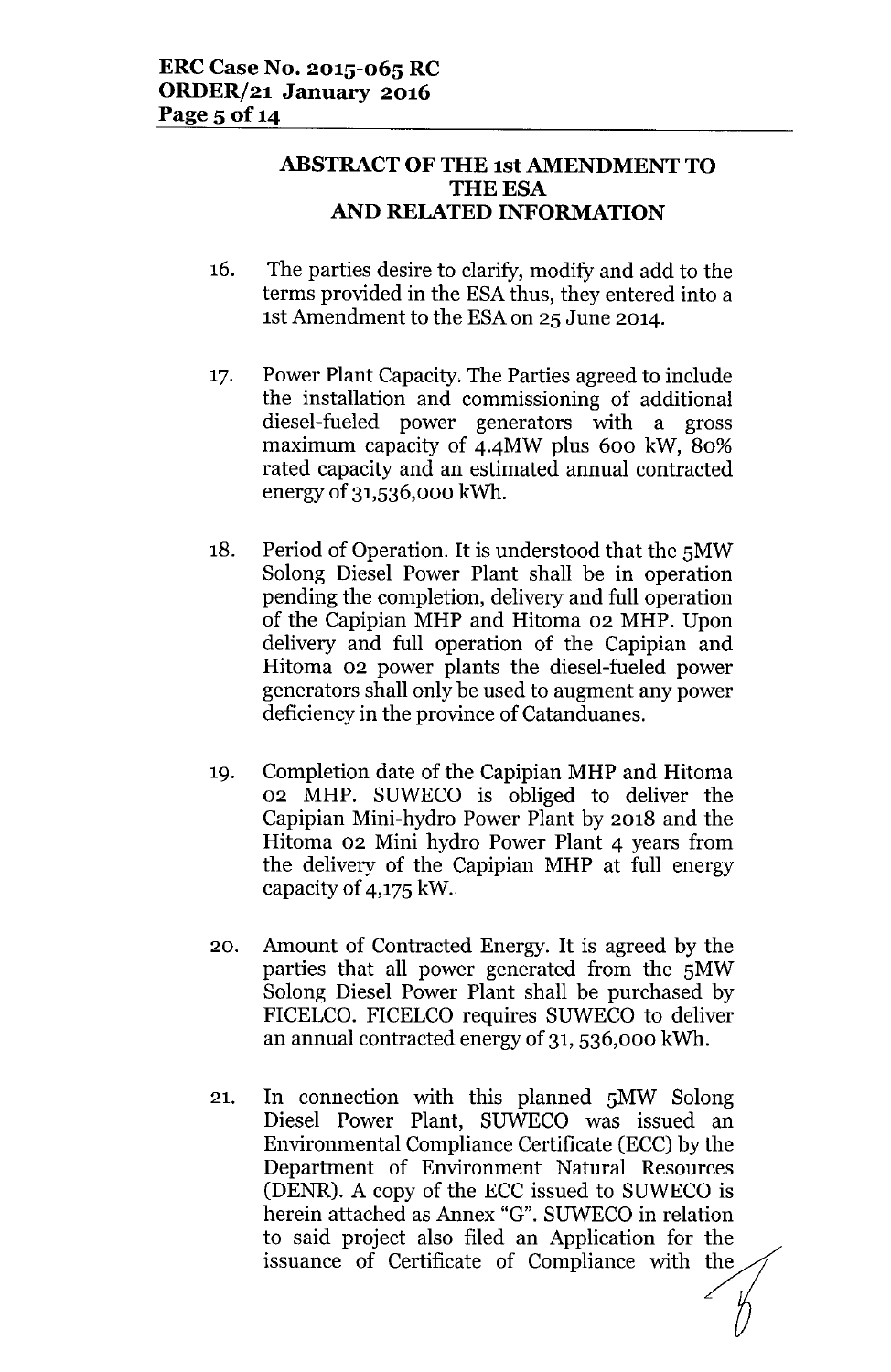Energy Regulatory Commission (ERC). A copy of the Application is hereto attached as Annex "H".

22. Electricity Fees for the SMW Solong Diesel Power Plant. The Computation of the Total Fees for the Interim Diesel Power Plant shall be as follows:

> 1.Total Electricity Fees.The Total Electricity Fees for the supply of power by **SUWECO** shall be the sum of the Capacity Fee, the Local o & M Fee, the Foreign 0& M Fee, Lube Oil Charge and the Fuel Charge.

 $(TEF = CF + Local O & M Free + Foreign O & M)$ Fee + Lube Oil Charge + Fuel Charge).

The parties agree that in case where the TRUE COST GENERATION RATE (TCGR) of SUWECO is higher than the SUBSIDIZED APPROVED GENERATION RATE (SAGR) determined by the Energy Regulatory Commission, then SUWECO shall be allowed to recover the difference between the TCGR and the SAGR from the UC/ME Subsidy.

2.Capacity Fee. The monthly Capacity Fee shall be **PhP2.94/kwh** of Delivered Energy per month during the entire cooperation period subject to adjustment from time to time upon agreement of the parties and approval of the Energy Regulatory Commission.

3.Local 0 & M Fee.The monthly Local Operation & Maintenance Fee shall be **PhPo.89/kwh** of Delivered Energy per month during the entire cooperation period subject to adjustment from time to time upon agreement of the parties and approval of the Energy Regulatory Commission.

4. Foreign O & M Fee. The monthly Foreign Operation and Maintenance Fee shall be computed in accordance with the following formula:  $\angle$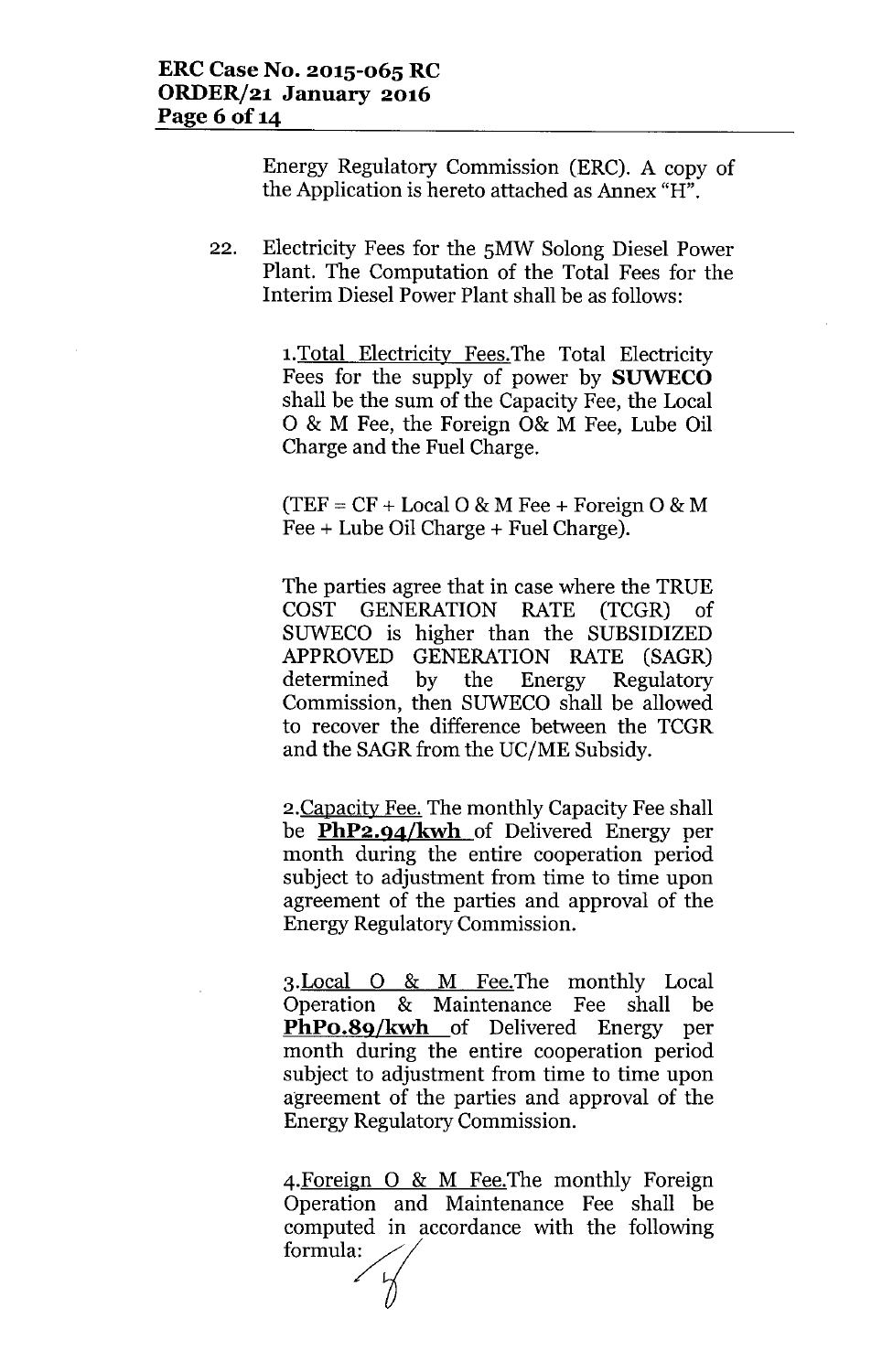#### FOMF=FOMRX DE X CPI current / CPI base

*Where:*

FOMF Foreign Operation and Maintenance Fee

FOMR Foreign operation and maintenance rate of **PhpO.71/kwh**

DE Delivered Energy

CPI current- The latest Philippine Consumer Price Index as published by the NSO applicable during the Billing Period.

CPI base- The Philippine Consumer Price Index as published by the NSO for the month at the time of signing of the First Addendum.

5.Lube Oil Charge.The monthly Lube Oil Charge shall be computed in accordance with the following formula:

LOC= SE X LOC/kWhr. LOC/kWhr= GLOR X ALOC

*Where:*

Lube Oil Charge Lube Oil Charge per Kilowatt-LOC LOC/kWhr. Hour DE Delivered energy GLOR Guaranteed Lube Oil Consumption **Rate of 0.001 liter/kWh** ALOC Actual Lube Oil Cost

6.Fuel Charge.The monthly Fuel Charge shall be computed in accordance with the following formula:

 $FC = DE X FC/kWhr.$  $FC/kWhr = GFCR X AFC$ 

*Where:*

FC FC/kWhr. Fuel Charge per Kilowatt-Hou DE Fuel Charge Delivered Energy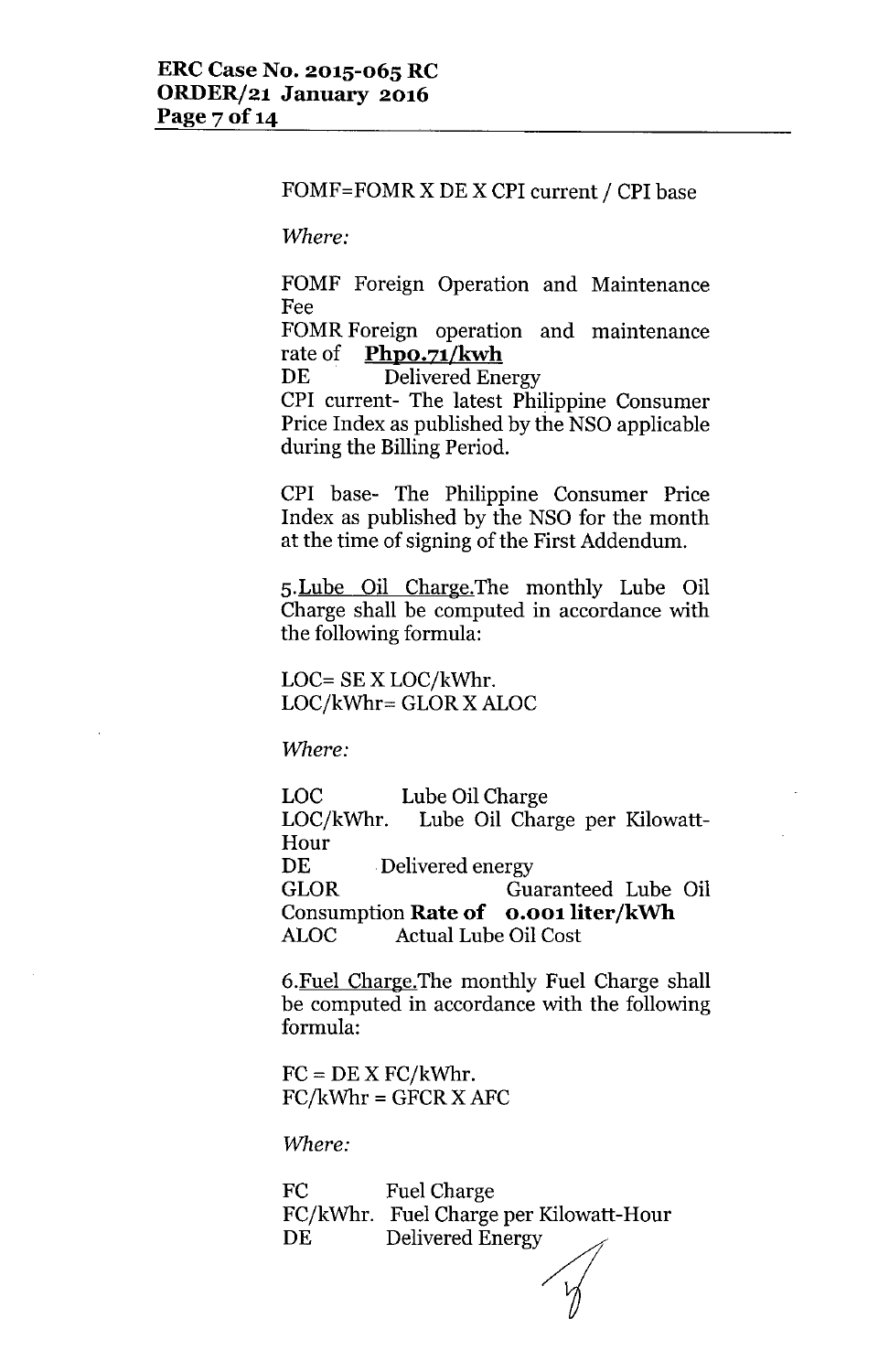GFCR Guaranteed Fuel Consumption Rate of **0.280** liter/kWh

AFC Average Actual Fuel Cost in Pesos per liter

- 23. Project Cost. The total capital cost of the 5MW Solong Diesel Power Plant is estimated at P138,080,422.1O. Copy of the detailed breakdown of the total project cost is hereto attached as Annex **"I".**
- 24. Diesel-Fueled Power Plant. The 5MW Solong Diesel Power Plant will consist of four (4) KTA50-G3 Diesel Engine plus one 600 kW diesel engine. Copies of the General Plant Description, KTAso-G3 RP Connect Price Quotation, Purchase Order No. SWC00323 issued to Bussbarr Corporation, Cummins-KTA38-AA19-GCA RP Connect Price Quotation and 750 kVA D-2 Power Genset NOVOsol Power Price Quotation are hereto attached as Annexes "J", "J-1", "J-2", "J-3" and "J-4", respectively.
- 25. Debt-Equity Ratio and Weighted Average Cost of Capital (WACC) - The cost of the 5MW Solong Diesel Power Plant will be funded through loans and equity. The indicative debt-equity ratio for the project is 70:30 and the Pre-tax Weighted Average Cost of Capital (WACC) is 13.23571%. A copy of the Bank Terms and Conditions, Amortization Schedule and the computation of WACC are hereto attached as Annexes "K", "K-l" and "K-2", respectively.
- 26. Working Capital. The working capital allotted for sixty (60) days of operation for the 5MW Solong Diesel Power Plant is  $P_{4,3,312,647,31}$ . A copy of the detailed computation of the working capital is hereto attached as Annex "L".
- 27. Using these estimated project costs, Applicants were able to justify the Capacity Fee stipulated under the 1st Amendment. It is worthy to note that the computed Capacity Fee is higher than the Capacity Fee stipulated under Annex "A" of the  $1st$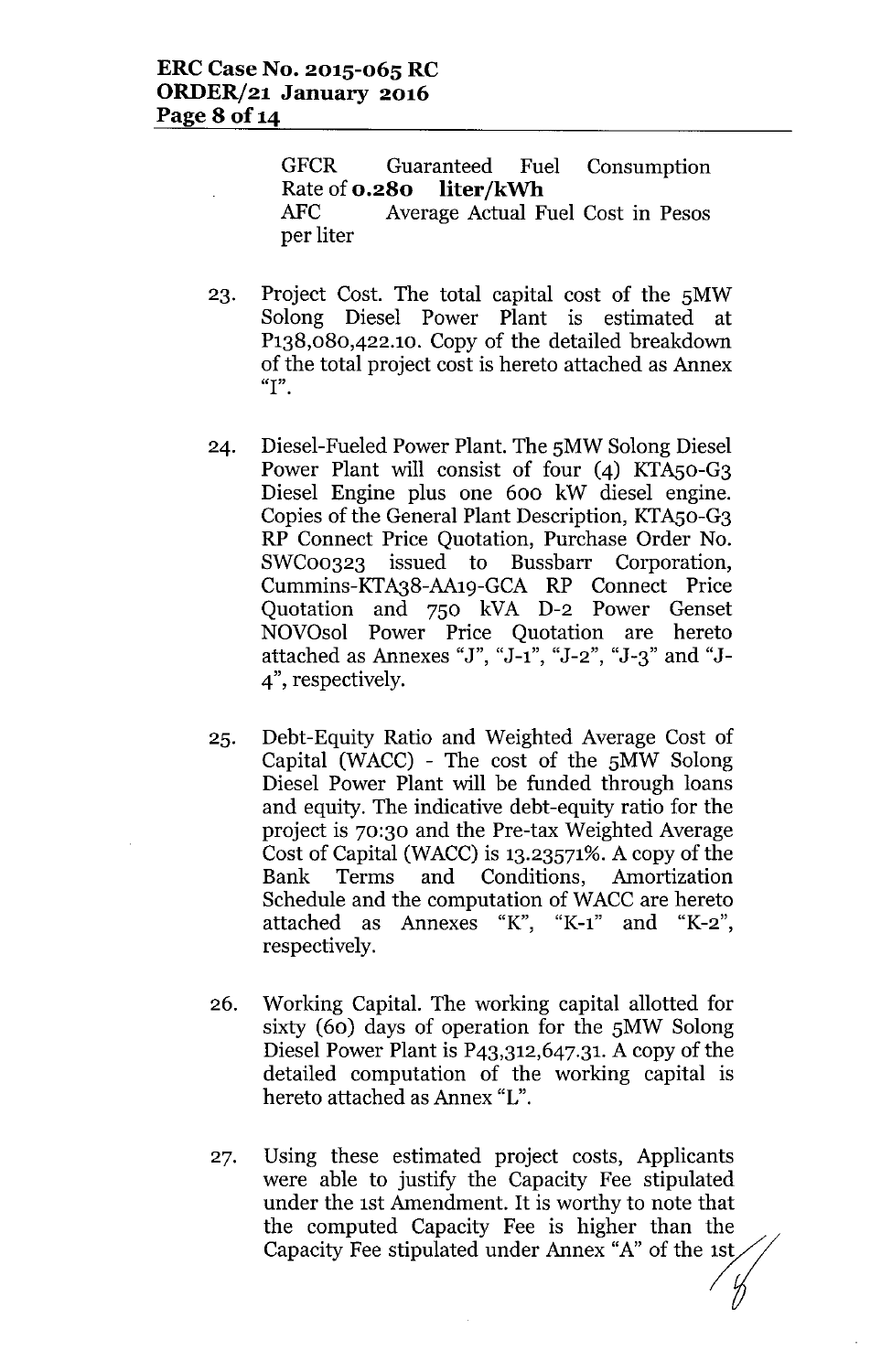Amendment. Copy of the Computation is hereto attached as Annex "M". Also, utilizing the projected Operations & Maintenance (O&M) expenses the Applicants were able to justify the stipulated Local O&M Fee (LOM) and Foreign O&M Fee (FOM) under the 1st Amendment. Copies of the computation of the LOM and FOM are hereto attached as Annexes "N" and "0", respectively.

# ALLEGATIONSIN SUPPORT OF THE PRAYER FOR PROVISIONALAUTHORITY

Joint Applicants replead the foregoing allegations and further state that:

- 28. There is a paramount relevance and urgent need for additional generating capacity in the Province of Catanduanes due to insufficiency of power supply resulting in numerous forced outages, to the substantial prejudice of the consumers of FICELCO. Thus, the urgent need to implement the 1st Amendment to the ESA.
- 29. To prevent delay in the implementation of the 1st Amendment to the ESA, a provisional authority is respectfully prayed for. An affidavit of merit in support of the prayer for provisional authority is hereto attached as Annex "P".
- 30. Clearly, therefore, public interest compels the immediate issuance of a provisional authority, subject to any provisional or final authority that may be subsequently issued by this Honorable Commission.

# PRAYER

WHEREFORE, premises considered, Joint Applicants SUWECO and FICELCO respectfully pray that:

(a) Upon filing of the instant Application, and<br>pending hearing thereon, an Order be issued:<br>(1) granting PROVISIONAL AUTHORITY to pending hearing thereon, an Order be issued: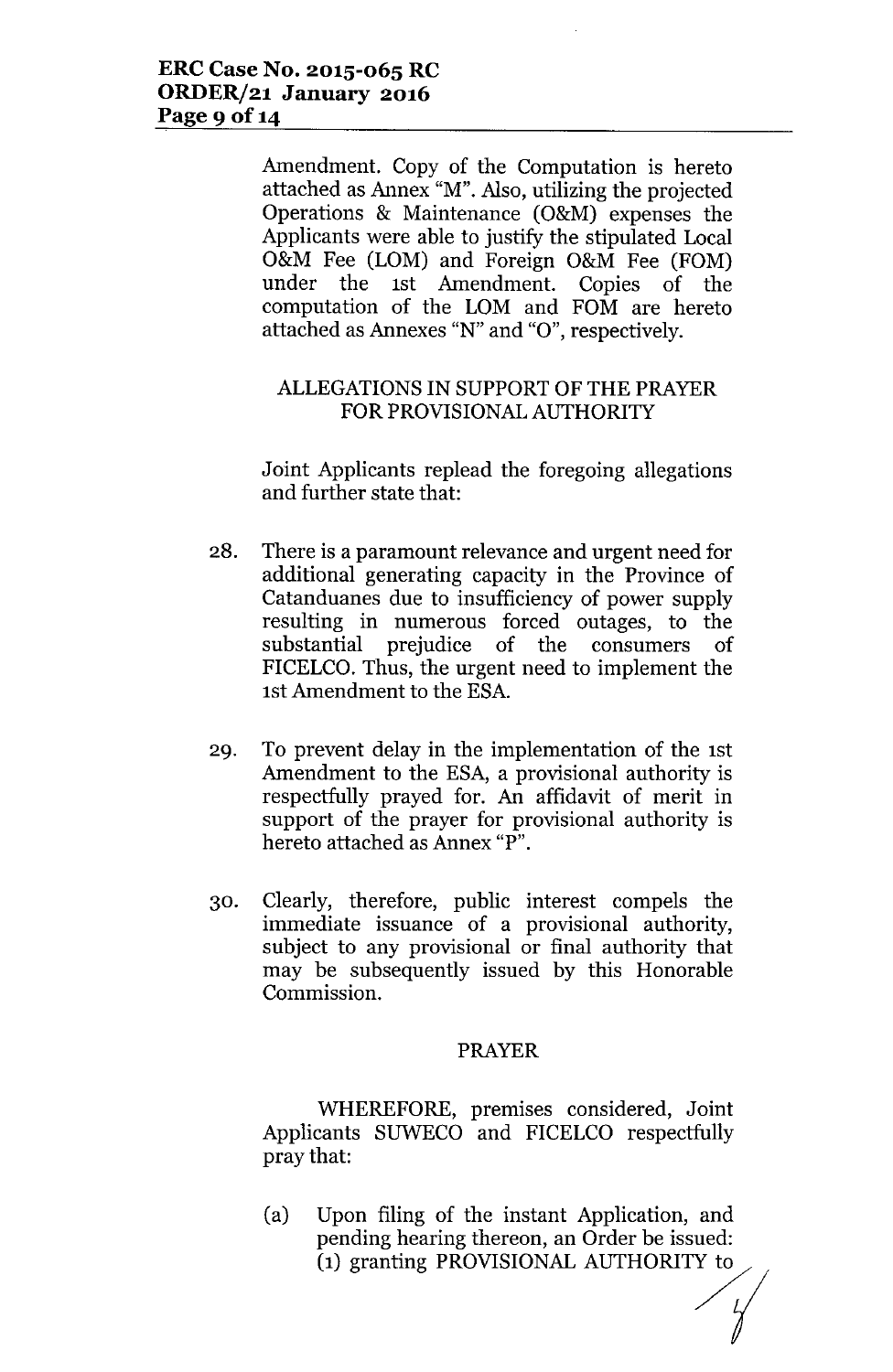Joint Applicants for the implementation of the provisions of the 1st Amendment to the ESA; and (2) directing NPC-SPUG to pay the difference between the approved rate and the amount billed to FICELCO.

(b) After hearing on the merits, a Decision be rendered: (1) issuing a PERMANENT APPROVALof the said 1st Amendment to the ESA, including the rates set forth therein; and (2) directing NPC-SPUG to pay the difference between the approved rate and the amount billed to FICELCO.

Finding the said application to be sufficient in form and substance with the required fees having been paid, the same is hereby set for jurisdictional hearing, expository presentation, pre-trial conference and evidentiary hearing on **March 15, 2016 (Tuesday) at ten o'clock in the morning (10:00 A.M.) at FICELCO's Principal Office, Marinawa, Bato, Catanduanes.**

FICELCO and SUWECO are hereby directed to cause the publication of the attached Notice of Public Hearing, at their own expense, twice  $(2x)$  for two  $(2)$  successive weeks in two  $(2)$ newspapers of general circulation in the Philippines, with the date of the last publication to be made not later than ten (10) days before the date of the scheduled initial hearing. They are also directed to inform the customers within FICELCO's franchise area, by any other means available and appropriate, of the filing of the instant application, their reasons therefor, and of the scheduled hearing thereon.

Let copies of the application, this Order, and the attached Notice of Public Hearing be furnished the Office of the Solicitor General (OSG), the Commission on Audit (COA) and the Committees on Energy of both Houses of Congress. They are hereby requested, if they so desire, to send their duly authorized representatives at the scheduled hearing.

Likewise, let copies of this Order and the attached Notice of Public Hearing be furnished the Offices of the Mayors of the Cities and Municipalities within FICELCO's franchise area and the Provincial Governor of Negros Occidental for the appropriate posting thereof on their respective bulletin boards.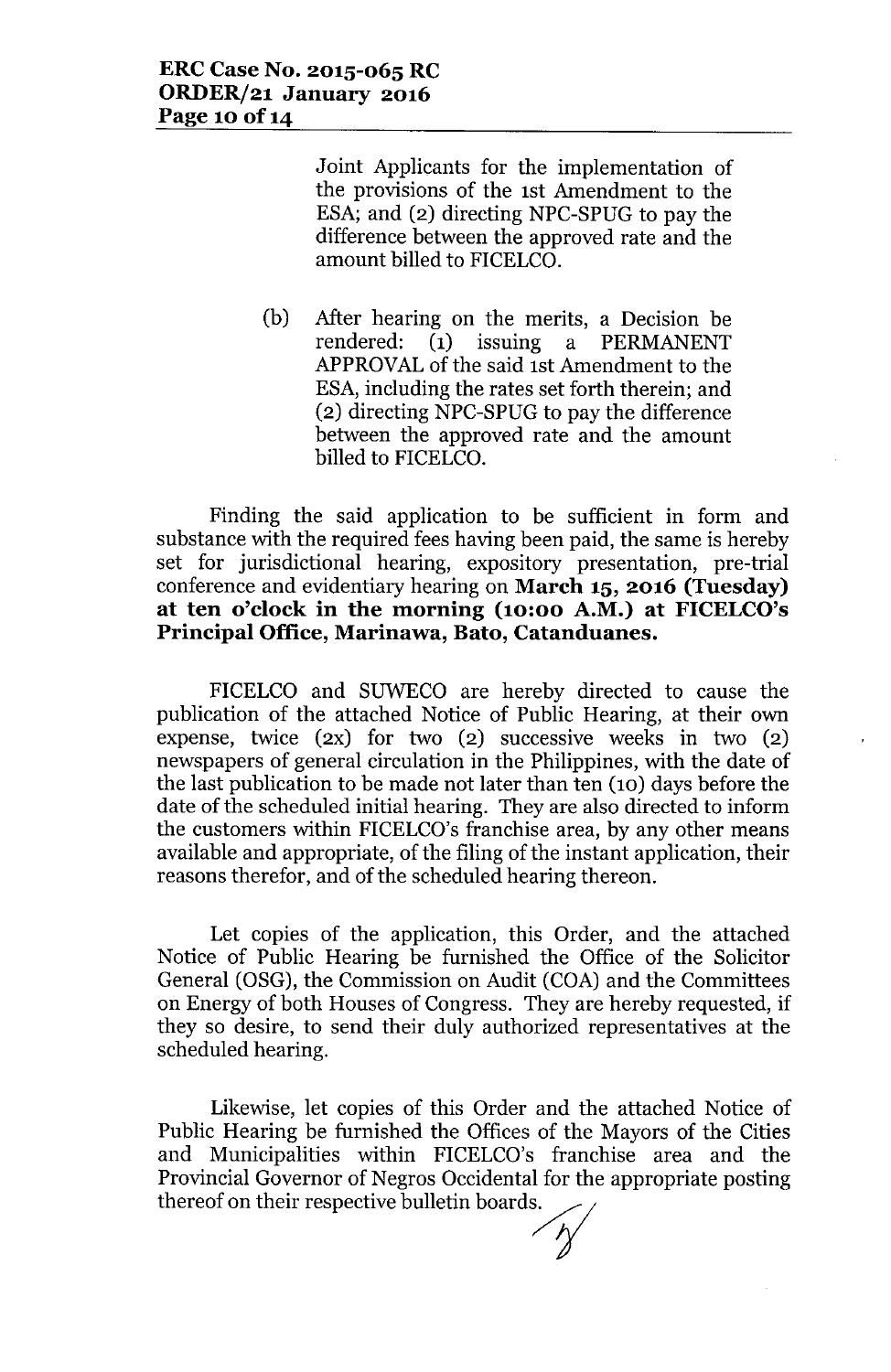FICELCO and SUWECO are hereby directed to furnish all those making requests therefor with copies of the application and its attachments, subject to reimbursement of reasonable photocopying costs.

On the date of the initial hearing, FICELCO and SUWECO must submit to the Commission their written Compliance with the jurisdictional requirements attaching therewith, methodically arranged and duly marked, the evidences of the actual posting and publication of the Notice of Public Hearing consisting of certifications issued to that effect, signed by the afore-mentioned Mayors and Governor or their duly authorized representatives, bearing the seals of their offices, and the affidavits of the Editors or Business Managers of the newspapers where said Notice of Public Hearing were published together with the complete issues of the said newspapers, and such other proofs of compliance with the requirements of the Commission.

FICELCO and SUWECO and all interested parties are directed to submit, at least five (5) days before the date of initial hearing and pre-trial conference, their respective Pre-Trial Briefs containing, among others:

- (a) A summary of admitted facts and proposed stipulation of facts;
- (b) The issues to be tried or resolved;
- (c) The documents or exhibits to be presented, stating the purposes thereof and proposed markings therefore; and
- (d) The number and names of the witnesses, with their written testimonies in an individual affidavit form, to be attached to the Pre-Trial Brief.

Failure of FICELCO and SUWECO to submit the required Pre-Trial Brief and Judicial Affidavits of their witnesses within the prescribed period shall be a ground for cancellation of the scheduled hearing, and the resetting of which shall be six (6) months from said date of cancellation.

As part of the pre-trial conference, FICELCO and SUWECO must also be prepared to make an expository presentation of their application, aided by whatever communication medium that they may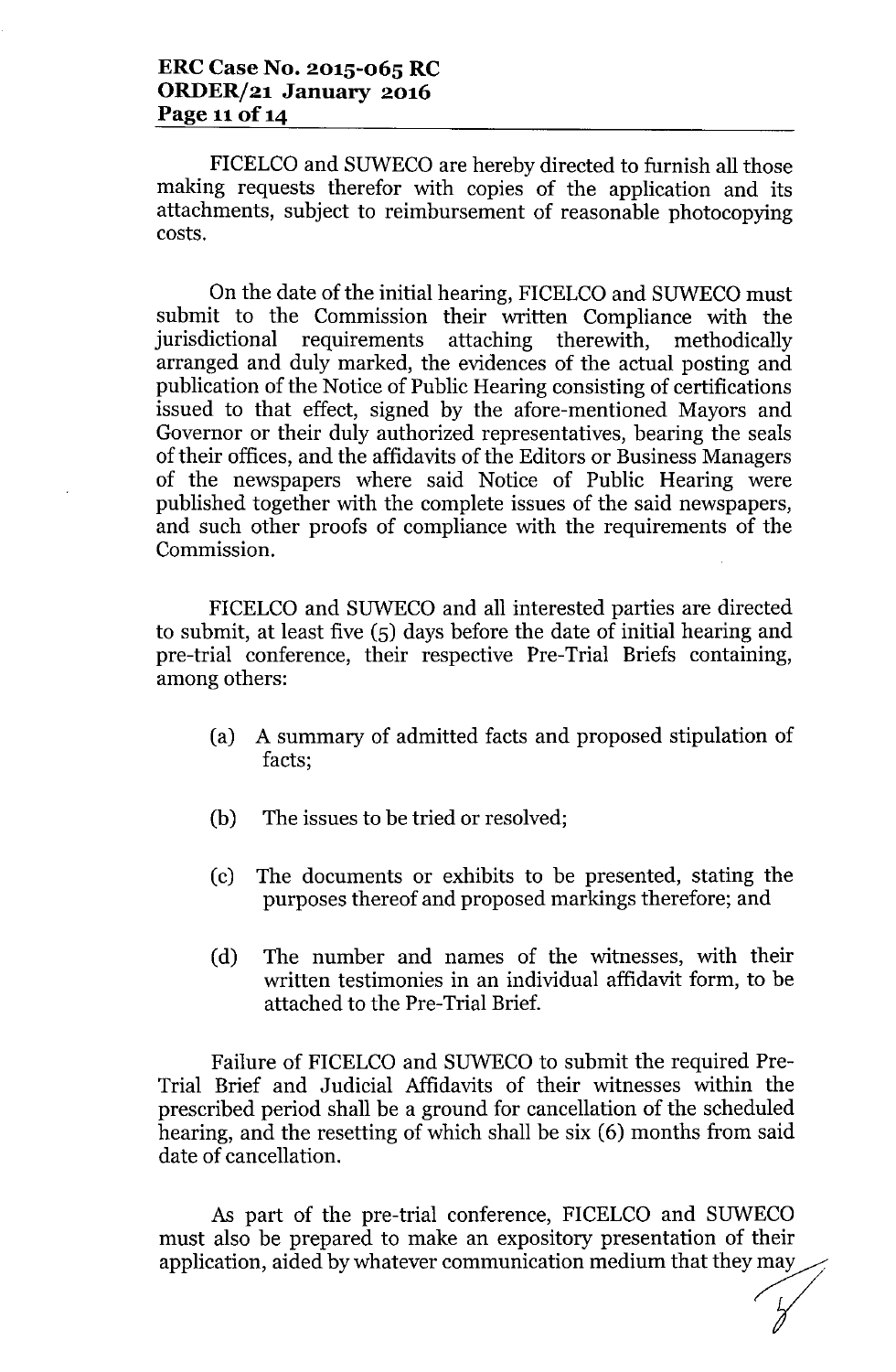deem appropriate for the purpose, in order to put in plain words and explain, for the benefit of the member-consumers and other concerned parties, what the application is all about and the reasons and justifications being cited in support thereof.

# SO ORDERED.

Pasig City, 21 January 2016.

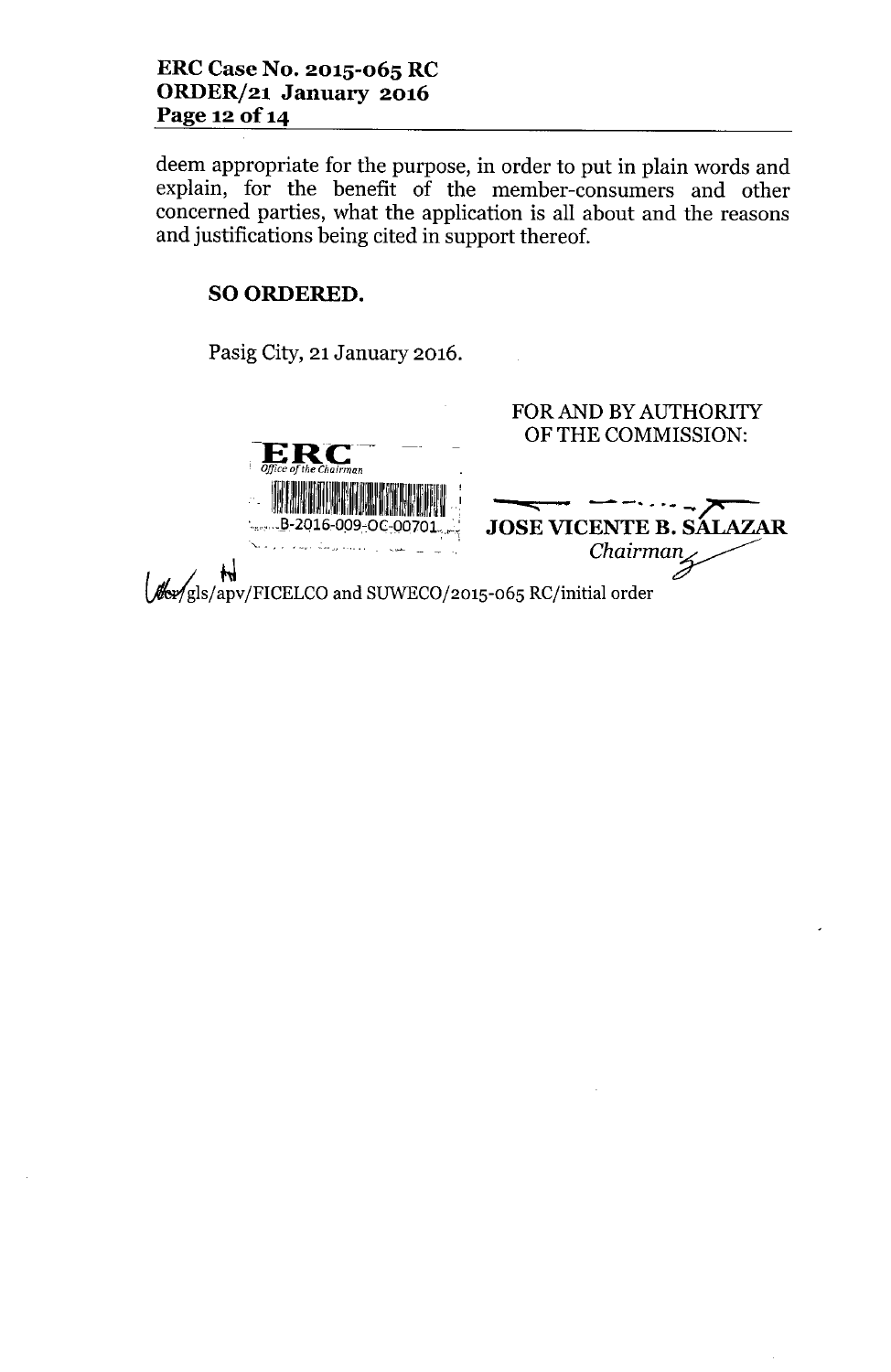Copy Furnished:

- 1. **Atty.Cecilia R. Layug** LAYUG LAW OFFICE *Counselfor Joint Applicants* Unit 2904, One San Miguel Building San Miguel Avenue corner Shaw Boulevard Ortigas Center, Pasig City, Metro Manila
- 2. **First Catanduanes Electric Cooperative, Incorporated (FICELCO)** Marinawa, Bato, Catanduanes
- 3. **Sunwest Water and Electricity Company, Incorporated (SUWECO)** Embarcadero de Legaspi, Port Area, Legazpi City
- **4. The Municipal Mayor.** Bagamanoc, Catanduanes
- 5. **The Municipal Mayor** Baras, Catanduanes
- 6. **The Municipal Mayor** Bato, Catanduanes
- 7. **The Municipal Mayor** Caramoan, Catanduanes
- 8. **The Municipal Mayor** Gigmoto, Catanduanes
- 9. **The Municipal Mayor** Pandan, Catanduanes
- **1O.TheMunicipal Mayor** Panganiban, Catanduanes
- **11.The Municipal Mayor** Viga, Catanduanes
- **12.The Municipal Mayor** San Miguel, Catanduanes
- **13. The Municipal Mayor** San Andres, Catanduanes